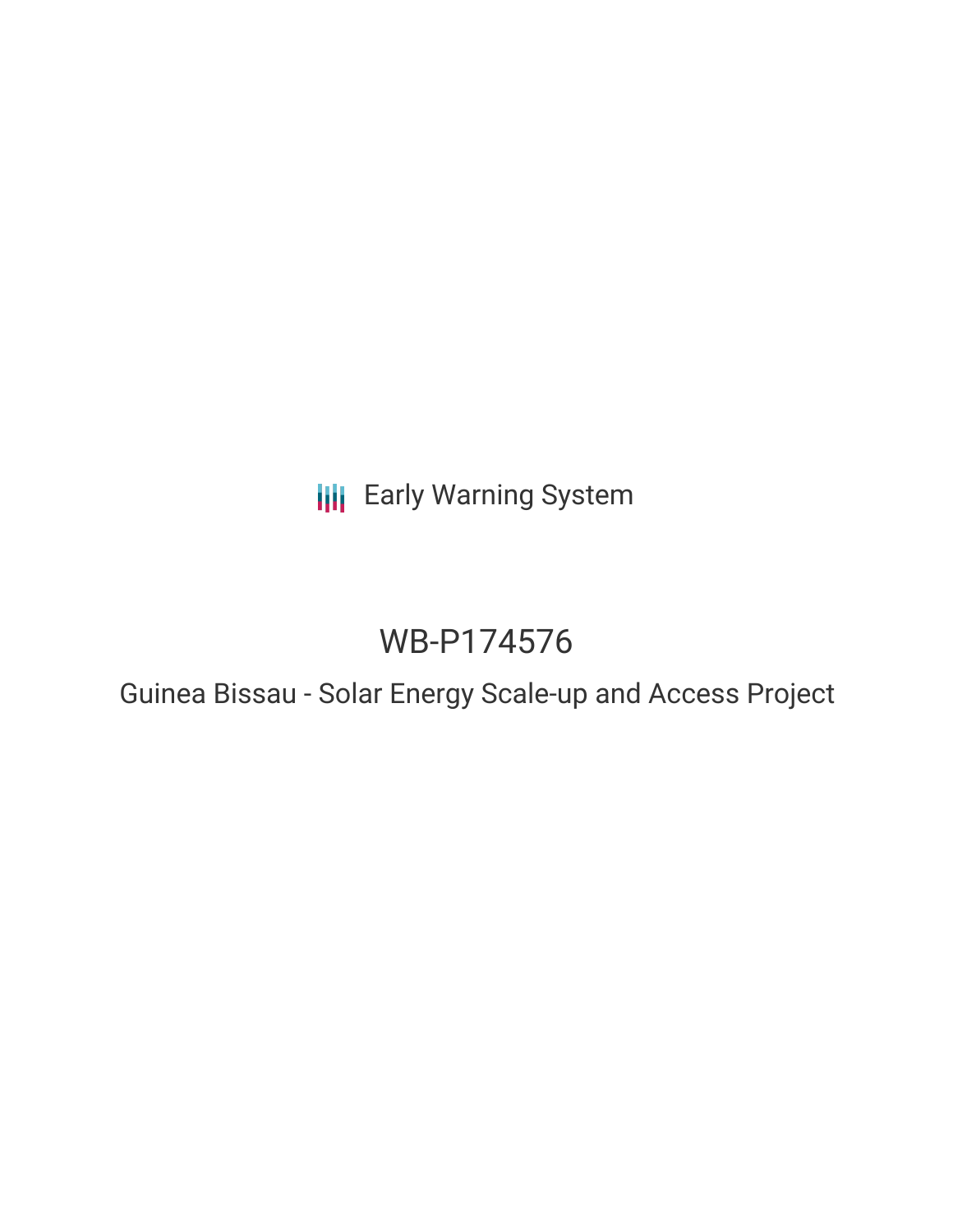

## **Quick Facts**

| <b>Countries</b>               | Guinea-Bissau                                           |
|--------------------------------|---------------------------------------------------------|
| <b>Financial Institutions</b>  | World Bank (WB)                                         |
| <b>Status</b>                  | Proposed                                                |
| <b>Bank Risk Rating</b>        | U                                                       |
| <b>Voting Date</b>             | 2022-05-10                                              |
| <b>Borrower</b>                | Ministry of the Economy, Plan, and Regional Integration |
| <b>Sectors</b>                 | Energy                                                  |
| <b>Investment Amount (USD)</b> | \$113.50 million                                        |
| <b>Project Cost (USD)</b>      | \$113.50 million                                        |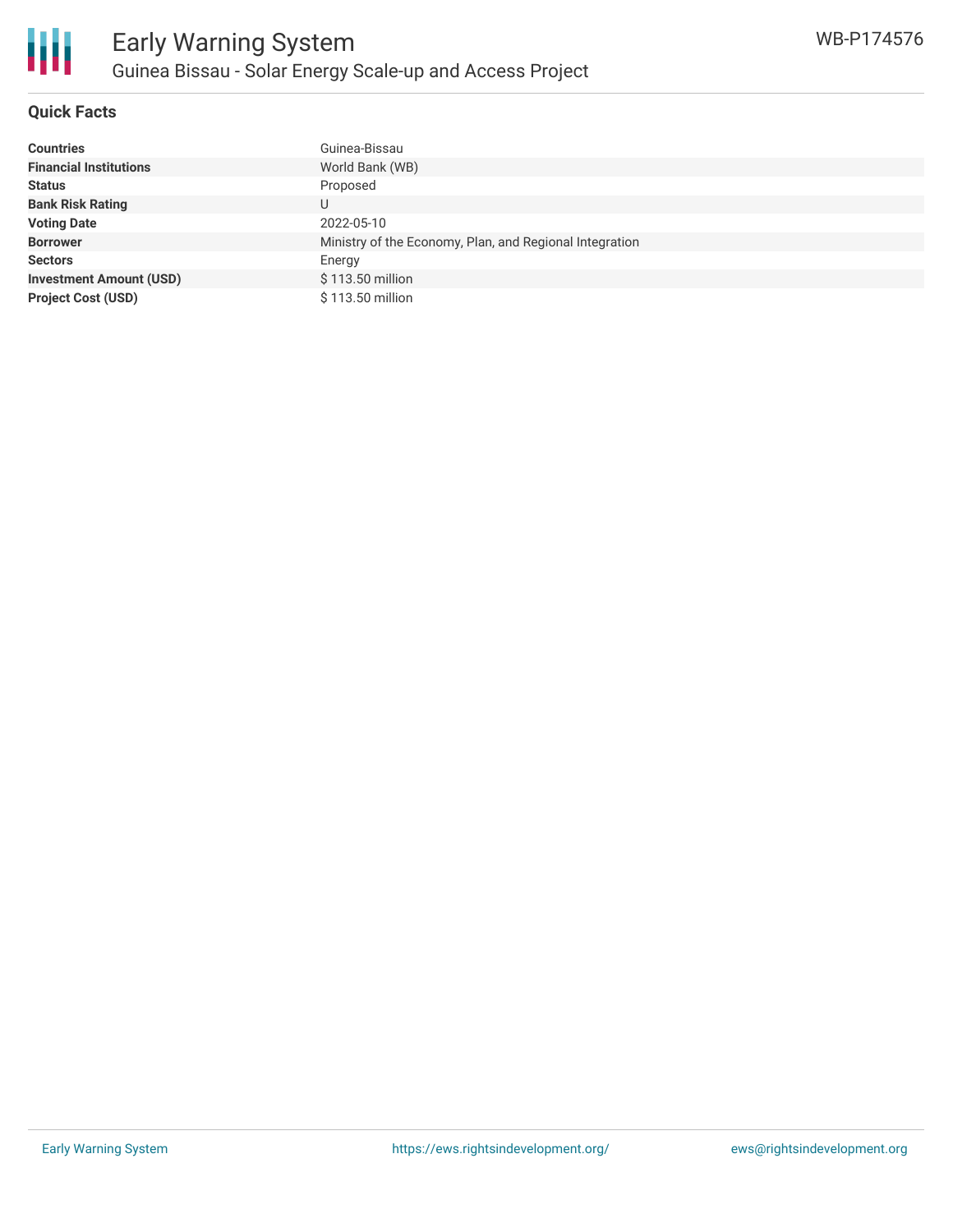

### **Project Description**

The project development objective is to increase access to electricity and enable solar power generation in GuineaBissau.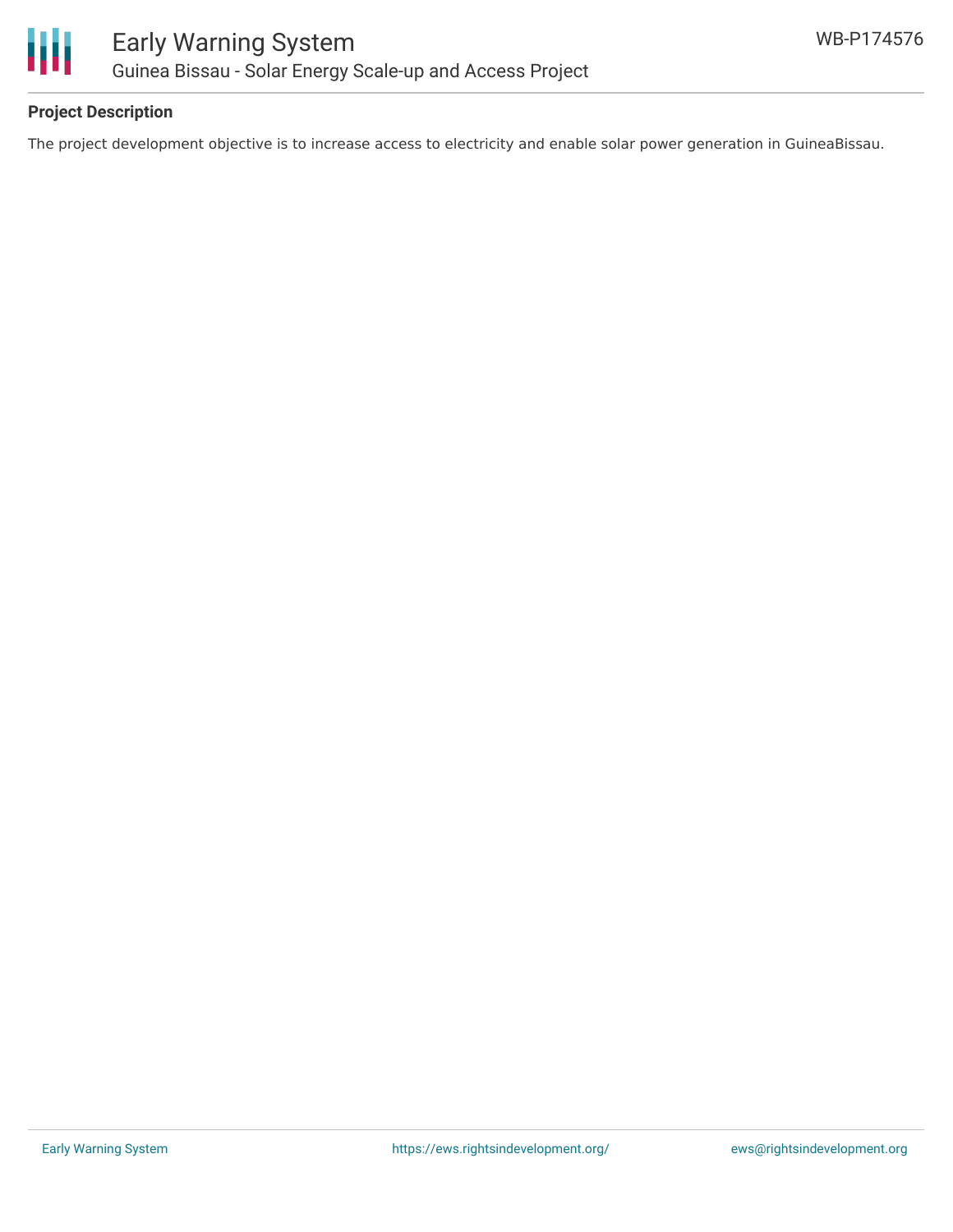

#### **Investment Description**

World Bank (WB)